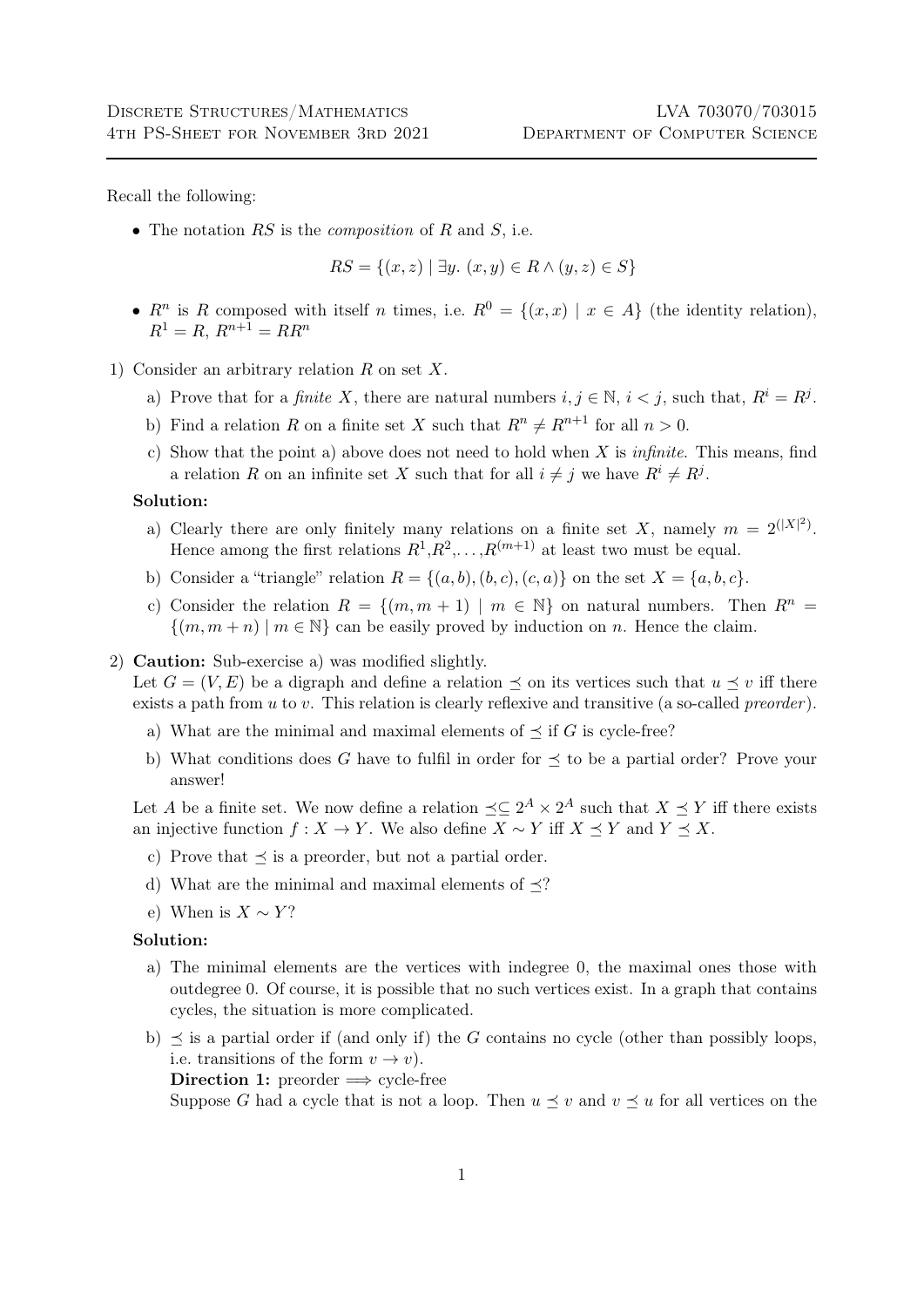cycle, which contradicts antisymmetry.

Direction 2: cycle-free  $\implies$  preorder

Reflexivity and transitivity are already given, so we need only show antisymmetry, i.e.

 $\forall u, v \in V$ .  $u \preceq v \land v \preceq u \Longrightarrow u = v$ 

or less formally:

if  $u \preceq v$  and  $v \preceq u$  for any two vertices  $u, v$  then  $u = v$ 

To prove that this is the case, let u, v be arbitrary vertices with  $u \preceq v$  and  $v \preceq u$ . Thus we have a path from u to v and from v back to u. If  $u \neq v$ , we would have a cycle that is not a loop, but we have cycle-freeness as an assumption. Hence  $u = v$ .

- c) Reflexivity: The identity function  $x \mapsto x$  is an injection from any set X to itself.
	- **Transitivity:** Given injections  $f : X \to Y$  and  $g : Y \to Z$ , their composition  $g \circ f$  is an injection from X to Z since  $g(f(x)) = g(f(y)) \Longleftrightarrow f(x) = f(y) \Longleftrightarrow x = y$ .

Antisymmetry: Let  $A = \{0, 1\}$ . Then obviously  $0 \mapsto 1$  is an injection from  $\{0\}$  to  $\{1\}$ and  $1 \mapsto 0$  is an injection from  $\{1\}$  to  $\{0\}$ , but  $\{0\} \neq \{1\}$ .

d) The empty set is a minimal element, since the empty function is an injection from the empty set into any other set. This is the only minimal element, since there exists no function  $X \to \emptyset$  (let alone an injection). The full set A is maximal, since the identity function is an injection from any subset  $X \subseteq A$  into A. This is the only maximal element, since if  $f: X \to Y$  is an injection,  $|X| \leq |Y|$  and clearly any proper subset of A has less elements than A.

**Note:** This all becomes trickier if we consider infinite sets. For instance, if  $A = N$ , the sets  $\mathbb{N} \setminus \{0\}$  and  $\{n \in \mathbb{N} \mid n \text{ prime}\}\$  are also maximal. But more about this later in the lecture!

- e) An injection from  $X$  to  $Y$  exists iff  $Y$  has at least as many elements as  $X$ ; to see this, one can simply arrange all the elements of  $X$  and  $Y$  as lists and then start associating them with one another. This then means that  $X \sim Y$  iff  $|X| = |Y|$ .
- 3) For a Turing machine M, let  $\mathcal{L}(M)$  be the set of words that M accepts. We say that a set of words  $A \subseteq \Sigma^*$  is decidable if there exists a total Turing machine M such that  $\mathcal{L}(M) = A$ . In the following, you may assume that all Turing machines in this exercise operate on the same alphabet  $\Sigma = \{0, 1\}$  and the same tape symbols  $\Gamma = \{0, 1, \sqcup, \vdash\}$  for simplicity.
	- a) Show that  $\emptyset$  and  $\Sigma^*$  are decidable by drawing corresponding Turing machines.
	- b) Show that if A is decidable, then so is its complement  $\Sigma^* \setminus A$ .
	- c) Show that any finite set A is decidable by giving a corresponding Turing machine.
	- d) Given two Turing machines  $M_1$  and  $M_2$  whose functions are  $f : A \to B$  and  $g : B \to C$ , construct a Turing machine whose function is the composition of f and g, i.e.  $f \circ g$ . (Reminder:  $(f \circ g)(x) = f(g(x)))$
	- e) For a word  $w = w_1 \ldots w_n$ , let  $w^R = w_n \ldots w_1$  be the reverse word, e.g.  $(uibk)^R = kbiu$ . Similarly, for a set of words A, let  $A^R = \{w^R | w \in A\}$ . Show that if A is decidable, then  $A^R$  is decidable.

In all cases, if you have to give a Turing machine, an informal sketch is sufficient. Solution: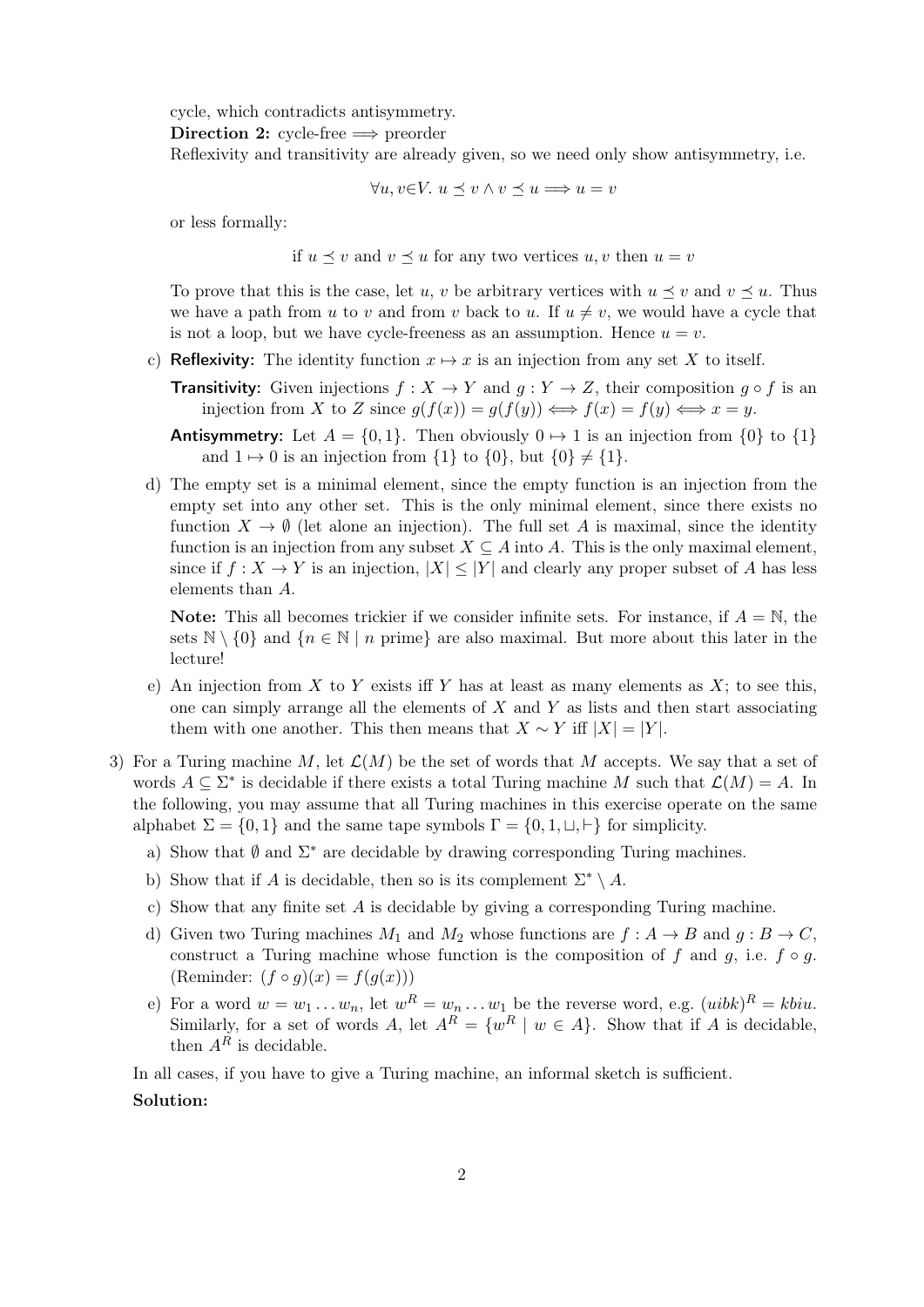- a) Let the initial state be the rejecting (resp. the accepting) state.
- b) Let M be a Turing machine with  $\mathcal{L}(M) = A$ . Swap the accepting and the rejecting state and we have a machine that decides  $\Sigma^* \setminus A$ .
- c) Let n be the length of the longest word. Create a state  $q_u$  for every word  $u \in \Sigma^*$  with  $|u| \leq n$  and transitions  $q_u \xrightarrow{0/0/R} q_{u0}$  and  $q_u \xrightarrow{1/1/R} q_{u1}$  and  $q_u \xrightarrow{L/L/R} t$  if  $u \in A$  and  $q_u \xrightarrow{L/L/R} r$  otherwise. The initial state is  $q_{\varepsilon}$ . This machine is clearly total since we end up in the accepting or rejecting state after at most  $n + 1$  steps. See Figure ?? for an example.
- d) We make our lives a bit easier by allowing N-transitions that do not move the tape head (cf. exercise sheet 2 that one can get rid of these). Suppose  $M_1 = (Q_1, \Sigma, \Gamma, \vdash)$ ,  $\sqcup$ ,  $\delta_1$ ,  $s_1$ ,  $t_1$ ,  $r_1$ ) and  $M_2 = (Q_2, \Sigma, \Gamma, \vdash, \sqcup, \delta_2, s_2, t_2, r_2)$ . We assume w.l.o.g. that  $Q_1$  and  $Q_2$  are disjoint (otherwise we simply rename the states in  $Q_2$  until this is the case). We now define

$$
M := (Q_1 \cup Q_2, \Sigma, \Gamma, \vdash, \sqcup, \delta, s_2, t_1, r_2)
$$

where

$$
\delta(q,x) = \begin{cases} \delta_1(q,x) & \text{if } q \in Q_1 \\ \delta_2(q,x) & \text{if } q \in Q_2 \setminus \{t_2, r_2\} \\ (r_1, x, N) & \text{if } q = r_2 \\ (s_1, x, N) & \text{if } q = t_2 \end{cases}
$$

In other words: We simply

- draw the two Turing machines next to each other,
- start in the initial state of  $M_2$ ,
- connect the rejecting state of  $M_2$  with the rejecting state of  $M_1$ ,
- connect the accepting state of  $M_2$  with the initial state of  $M_1$ ,
- $\bullet$  and make the rejecting and accepting states of  $M_2$  the rejecting and accepting states of the new machine.
- e) Let M be a Turing machine with  $\mathcal{L}(M) = A$ . We can construct a machine M' that computes the function  $f : \Sigma^* \to \Sigma^*, w \mapsto w^R$  by
	- marking all the 0s and 1s on the tape in some way, e.g. replacing 0 with  $\hat{0}$  and 1 with ˆ1
	- swapping the first and last marked letter on the tape and remove their markings
	- stop when there are no more marked letters and go back to the left

We then need only compose  $M'$  and  $M$ , as discussed in exercise d).